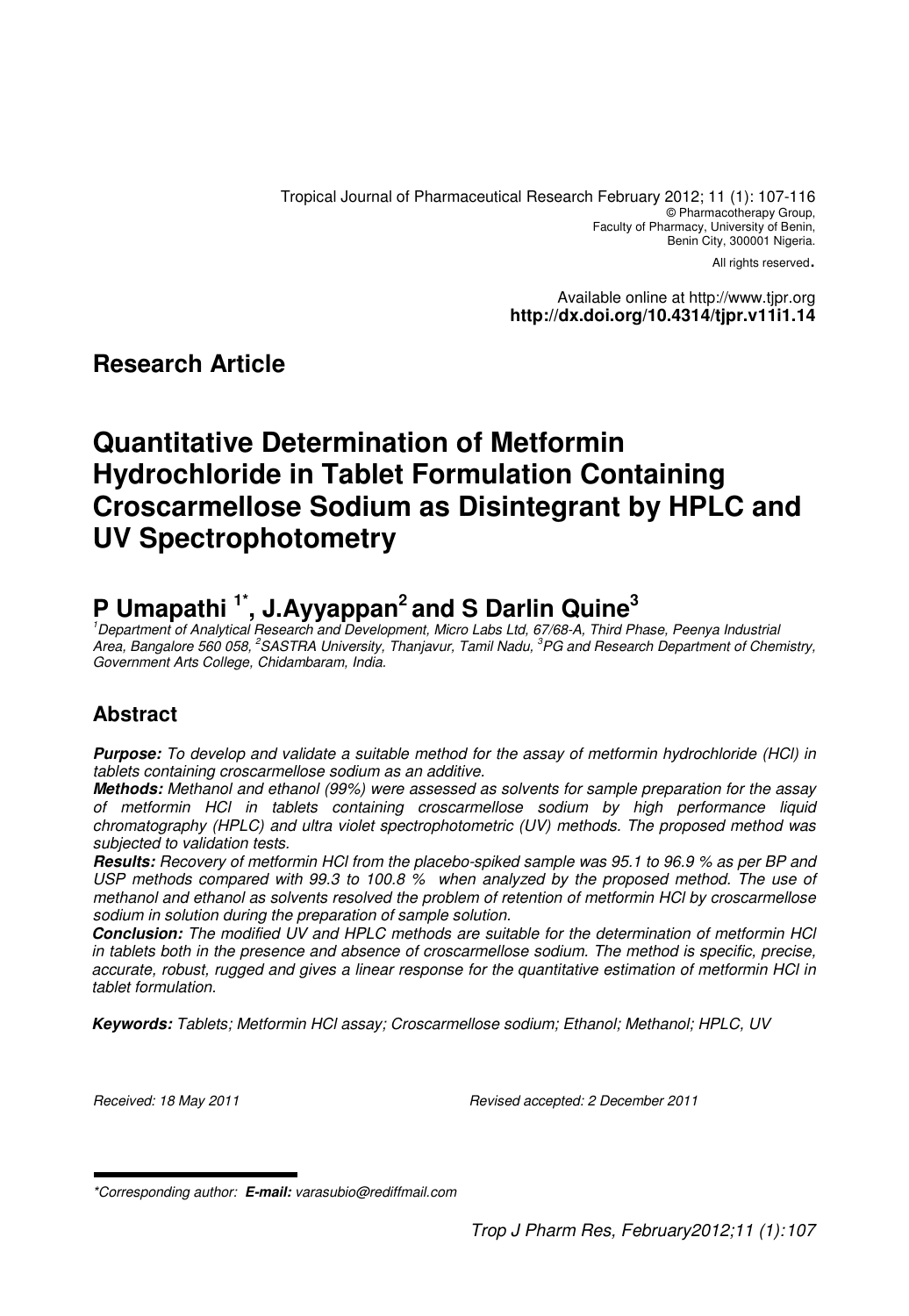# **INTRODUCTION**

Metformin HCl is a biguanidine class of antidiabetic drug prescribed orally for the treatment of non-insulin-dependent diabetes mellitus [1-4]. The assay of metformin HCl in immediate release tablets is usually carried out by UV spectrophotometry as per British Pharmacopoeia (BP) and United States Pharmacopoeia (USP) while HPLC method of assay has been given in the USP monograph for extended release metformin tablets [5-6]. Some methods have been reported in the literature for the estimation of metformin HCl in the presence of other drugs in formulations [7-19].

In the assay methods of BP and USP for immediate release metformin tablet, water is used for sample preparation while 10 % acetonitrile is used for sample preparation in the case of the assay of extended release metformin tablets by the USP method. These methods work well for metformin tablets which do not contain croscarmellose sodium as a disintegrant but are unsatisfactory for the assay of metformin HCl in metformin tablets containing croscarmellose sodium as a disintegrant due to poor recovery of metformin during the preparation of sample solution. Many of the commercial tablets of metformin HCl contain croscarmellose sodium as a disintegrant.

It has been reported in the literature that when metformin HCl is spiked to an aqueous solution containing croscarmellose sodium, a strong charge interaction occurs between metformin HCl and croscarmellose sodium. This charge interaction results in the retention of metformin in croscarmellose sodium leading to lower drug recovery during the preparation of the sample solution.

In a previous study, arginine was selected to compete with metformin HCl for the binding sites on croscarmellose sodium. The report states that because of the competition and stronger interaction between arginine and croscarmellose sodium, compared to the interaction between metformin and croscarmellose sodium, complete recovery of metformin was achieved [20].

Therefore, the objective of the present study was to replace the solvents of the BP and USP methods with appropriate solvents in which croscarmellose sodium is poorly soluble in order to obtain satisfactory recovery of metformin HCl.

### **EXPERIMENTAL**

### **Reagents and materials**

The working standard of Metformin HCl (99.1% pure) was obtained from Micro Labs Ltd, India. The 1-heptane sulphonic acid sodium salt used was of analytical reagent (AR) grade (Spectrochem, India) Sodium chloride and ortho-phosporic acid were of general purpose (GR) grade (Merck, India), ethanol (99 % v/v, GR grade, Changshu Yangyuan Chemicals, China), acetonitrile and methanol (HPLC grade, Merck, India) were also used. Water purified with Millipore water system (Elix 10 C model) was used for the preparation of buffer. Polytetrafluoroethylene (PTFE) membrane filters (0.45 µ, syringe filter – 25 mm GD/X- Whatman) were used for the filtration of solutions. Cellulose acetate filter (0.45 µ, Sartorium, Sedim) was used for the filtration of the mobile phase.

### **UV Spectrophotometer**

A Shimadzu UV-visible spectrophotometer (model UV-1700 PharmaSpec) was used for UV spectrophotometric experiments.

### **Chromatographic conditions**

A Waters high performance liquid chromatographic (HPLC) system equipped with a 2695 solvent delivery system, Waters auto injector, thermostatted column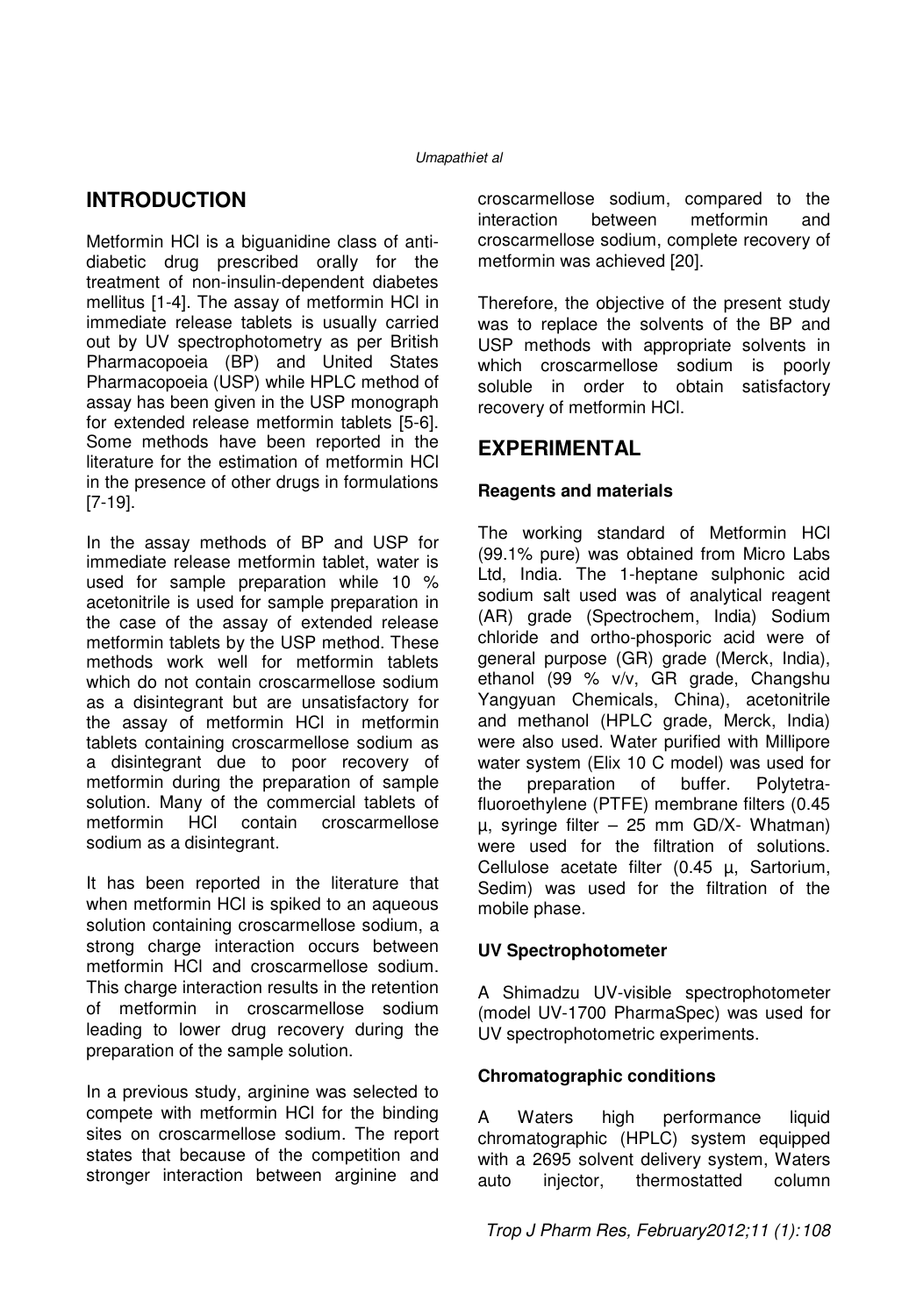compartment and Waters 2998 photo diode array detector was used for the experiment. The samples were analysed using a Waters column (µBondapak C-18 column of 300mm x 3.9mm i.d.,10 µ particle size). A mixture of buffer and acetonitrile in the ratio of 90:10 (v/v) was used as the mobile phase. The buffer for the mobile phase was prepared by dissolving 1.0 g of each of 1-heptane sulphonic acid sodium salt and sodium chloride in 1800 mL of water, adjusting the pH to  $3.85 \pm 0.05$  using 0.06M phosphoric acid and making up the volume to 2000 mL with water. The buffer and acetonitrile mixture was degassed by sonication and filtered through  $0.45$   $\mu$  cellulose acetate membrane filter.

#### **Preparation of standard solutions for the proposed method**

Preparation of standard metformin HCl solution using ethanol (99 %v/v) (Solution 1)

About 100 mg of metformin HCl powder was accurately weighed into a dry 100 mL volumetric flask and sonicated with 70 mL of ethanol (99 %v/v) and made up to 100 mL with ethanol (99 %v/v) and filtered through a 0.45 µ PTFE membrane filter. The filtrate (10 mL) was diluted to 100 mL with water (standard solution for HPLC method containing 100 µg/mL of metformin HCl). This standard solution (10 mL) was diluted to 100 mL using water to obtain the standard solution for UV spectrophotometric determination (10 µg/mL of metformin HCl).

Preparation of standard metformin HCl solution using methanol (Solution 2)

Solution 2 was prepared exactly like Solution 1 but using methanol instead of ethanol (99  $\frac{\partial}{\partial y}$ 

#### **Preparation of standard solutions for BP/USP methods**

Preparation of standard solution for UV spectrophotometric estimation as per BP/USP method (Solution 3)

About 10 mg of metformin HCl powder was accurately weighed, dissolved in 70 mL of water by sonication and made up to 100 mL with water. This solution (10 mL) was diluted to 100 mL with water (10 µg/mL of metformin HCl).

Preparation of standard metformin HCl solution for HPLC method of assay as per USP (Solution 4)

About 12.5 mg of metformin HCl powder was accurately weighed and dissolved in 70 mL of 1.25% v/v solution of acetonitrile in water by sonication. The volume was made up to 100 mL with the same diluent. This solution (10 mL) was diluted to 100 mL with the diluent (12.5 µg/mL of metformin HCl).

#### **Preparation of tablet sample solutions for proposed method**

Preparation of tablet sample solution using ethanol (99% v/v) for UV spectrophotometric and HPLC determinations (Solutions 5 and 6)

Twenty metformin HCl tablets (containing croscarmellose sodium as one of the additives) were powdered and the tablet powder equivalent to about 100 mg of metformin HCl was accurately weighed into a dry 100 mL volumetric flask. About 70 mL of ethanol (99% v/v) was added, sonicated for 15 min with intermittent shaking and the volume was made up to 100 mL with ethanol (99 %v/v). This solution was filtered through a 0.45 µ PTFE membrane filter. The filtrate (10 mL) was diluted to 100 mL with water to get a solution of 100 µg/mL of metformin HCl (Solution 5 for HPLC method). Further, 10 mL of Solution 5 was diluted to 100 mL with water to obtain a solution containing 10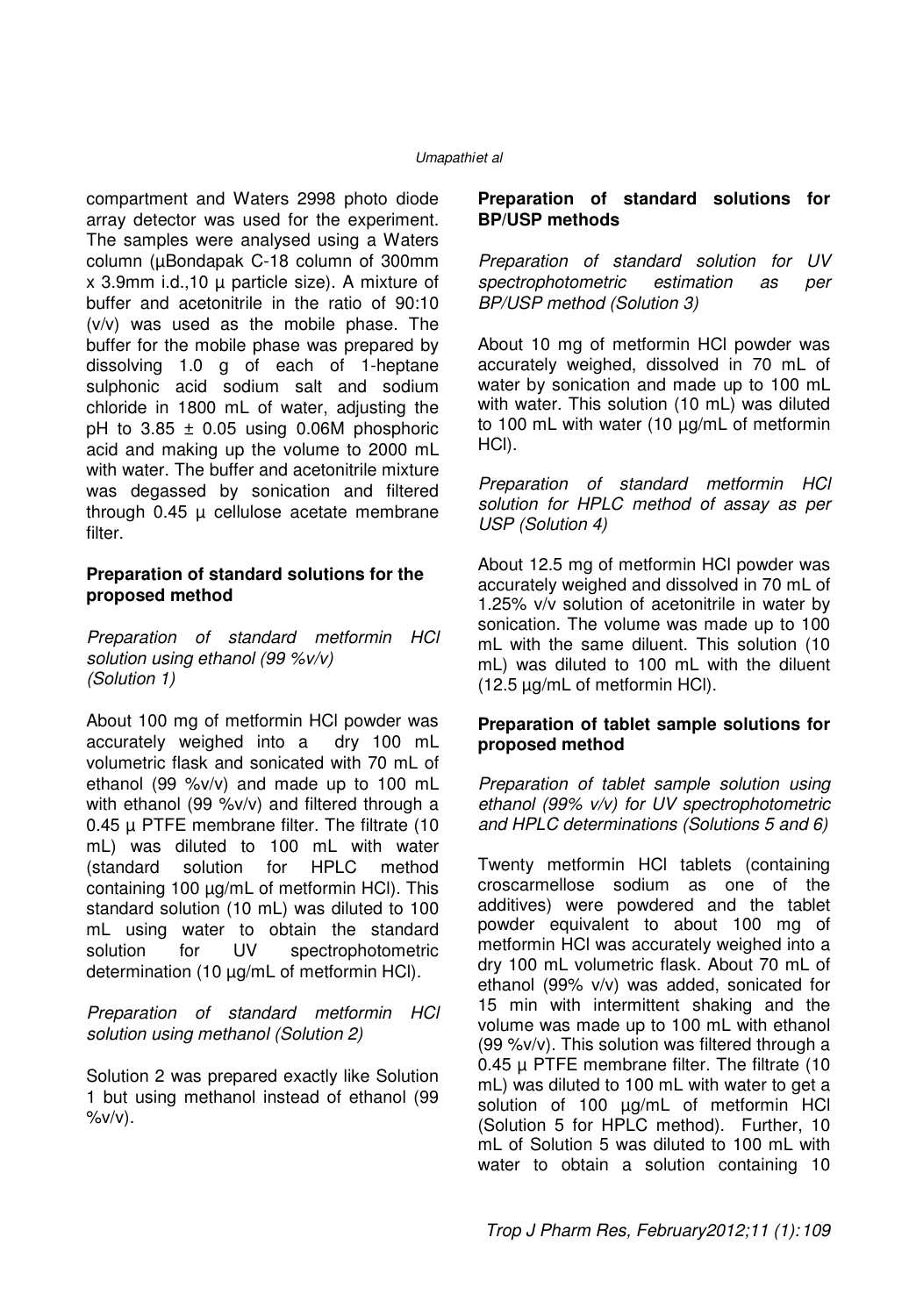µg/mL of metformin HCl (Solution 6 for UV spectrophotometric method).

Preparation of Tablet Sample Solution using methanol as diluent for UV spectrophotometric and HPLC determinations (Solutions 7 and 8)

Solutions 7 and 8 were prepared exactly like Solutions 5 and 6 but using methanol instead of ethanol (99% v/v).

#### **Preparation of tablet sample solution as per BP/USP method**

Preparation of sample solution for UV spectrophotometric method as per BP/USP (Solution 9)

Twenty metformin HCl tablets (containing croscarmellose sodium as one of the additives) were powdered and tablet powder equivalent to about 100 mg of metformin HCl was accurately weighed and sonicated with 70 mL of water for 15 min with intermittent shaking. The volume was made up to 100 mL with water and the solution filtered through a 0.45 µ PTFE membrane filter. The filtrate (10 mL) was diluted to 100 mL with water. Further, 10 mL of this solution was diluted to 100 mL using water (10 µg/mL of metformin HCl).

#### **Preparation of sample solution for HPLC Method as per USP (Solution 10)**

Ten metformin HCl tablets (containing croscarmellose sodium as one of the additives) were powdered and tablet powder equivalent to about 500 mg of metformin HCl was accurately weighed into a homogenization vessel. A solution of 10% acetonitrile (500 mL) was added, alternatively homogenized and soaked until the sample was completely homogenized. The solution was then filtered through a  $0.45 \mu$  PTFE membrane filter. The filtrate (25 mL) was diluted to 200 mL with water in a 200 mL

volumetric flask. Out of this, 10 mL of the solution was diluted to 100 mL in a 100 mL volumetric flask using 1.25 % acetonitrile as diluent in water to obtain a concentration of 12.5 µg/mL of metformin HCl.

#### **Preparation of Solution of Metformin HCl in the presence of placebo for proposed method**

Preparation of solution as per proposed method using ethanol (99 %v/v) as diluent for UV spectrophotometric and HPLC determination (Solutions 11 and 12)

Metformin HCl (100 mg) and 100 mg of placebo powder containing croscarmellose sodium 5 mg, povidone 5 mg, silicon dioxide 1 mg, talc 1 mg, magnesium stearate 0.2 mg, lactose 12.8 mg, microcrystalline cellulose 15 mg and maize starch 10 mg was accurately weighed into a dry 100 mL volumetric flask. About 70 mL of ethanol (99 %v/v) was added and sonicated for 15 min with intermittent shaking. The volume was made up to 100 mL with ethanol  $(99 \text{ %}v/v)$ and filtered through a  $0.45$   $\mu$  PTFE membrane filter. The filtrate (10 mL) was diluted to 100 mL with water to obtain a solution of 100 µg/mL of metformin HCl (Solution 11 for HPLC method). Further, 10 mL of Solution 11 was diluted to 100 mL with water to obtain a solution containing 10 µg/mL of metformin HCl (Solution 12 for UV spectrophotometric method).

#### **Preparation of solution as per proposed method using methanol as diluent for UV spectrophotometric and HPLC estimation (Solution 13 and 14)**

Solutions 13 and 14 were prepared using procedures similar to to those for Solutions 11 and 12, respectively, except that methanol was used instead of ethanol (99 %v/v) for the preparation.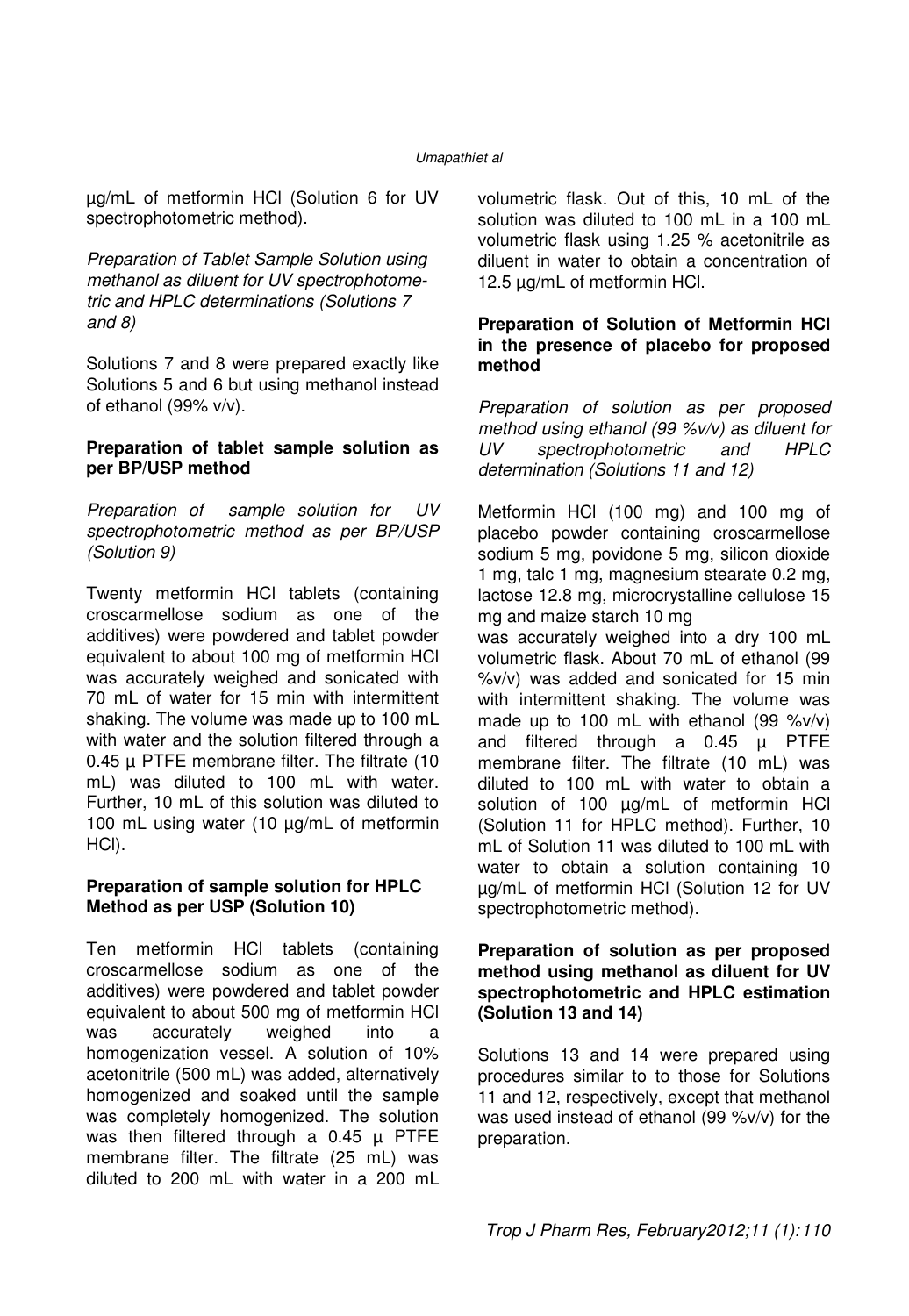### **Preparation of solution of metformin HCl in presence of placebo for BP/USP methods**

Preparation of solution for UV spectrophotometric method as per BP/USP (Solution 15)

Metformin HCl (100 mg) and 100 mg of placebo powder containing croscarmellose sodium 5 mg, povidone 5 mg, silicon dioxide 1 mg, talc 1 mg, magnesium stearate 0.2 mg, lactose 12.8 mg, microcrystalline cellulose 15 mg and maize starch 10 mg was accurately weighed into a dry 100 mL volumetric flask. Water (70 mL) was added and sonicated for 15 min with intermittent shaking. The volume was made up to 100 mL with water and filtered through a  $0.45 \mu$  PTFE membrane filter. This filtrate (10 mL) was diluted to 100 mL with water and 10 mL of this solution was further diluted to 100 mL with water to obtain a concentration of 10  $\mu$ g/mL of metformin HCl (Solution 15).

### **Preparation of solution as per USP HPLC method (Solution 16)**

Metformin HCl (500 mg) and 500 mg of placebo powder containing croscarmellose sodium (50mg) as one of the additives were accurately weighed into a homogenization vessel. A solution of 10 % acetonitrile (500 mL) was added, alternatively homogenized and soaked until the sample was completely homogenized. The solution was then filtered through a 0.45 µ PTFE membrane filter. The filtrate (25 mL) was diluted to 200 mL with water and 10 mL of this solution was further diluted to 100 mL using a diluent of 1.25 % acetonitrile in water to obtain a concentration of 12.5 µg/mL of metformin HCl (Solution 16)

### **Preparation of solution of metformin HCl in presence of croscarmellose sodium for proposed method**

Preparation of solution of metformin HCl in croscarmellose sodium by proposed method<br>using ethanol as diluent for UV ethanol as diluent for UV spectrophotometric and HPLC estimation (Solutions 17-26)

About 100 mg of metformin HCl substance was transferred into each of 5 different 100 mL volumetric flasks. To the above 5 volumetric flasks different quantities (5 mg, 10 mg, 25 mg, 50 mg, and 100 mg) of croscarmellose sodium was added. To the each of the flask, 70 mL of ethanol (99% v/v) was added and sonicated for 15 minutes with intermittent shaking. The volume of each of the flask was made up to 100 mL with ethanol and filtered through a  $0.45 \mu$  PTFE membrane filter. The filtrate (10 mL) of each of the 5 solution was diluted to 100 mL with water in separate seven 100 mL volumetric flasks to obtain a concentration of 100  $\mu$ g/mL of metformin HCl. (These solutions 17 to 21 were used for the estimation of metformin HCl by HPLC method). An aliquot (10 mL) of each of solutions 17 to 21 was diluted to 100 mL in 5 separate volumetric flasks with water to obtain a concentration of 10 µg/mL of metformin HCl. (The resulting solutions, 22 to 26, were used for the determination of metformin HCl by UV spectrophotometric method).

#### **Preparation of solution of metformin HCl in croscarmellose sodium by proposed method using methanol as diluent for UV spectrophotometric and HPLC estimation (Solutions 27 to 36)**

Solutions 27 to 36 were prepared as described for Solutions 17 to 26 except that methanol was used instead of ethanol.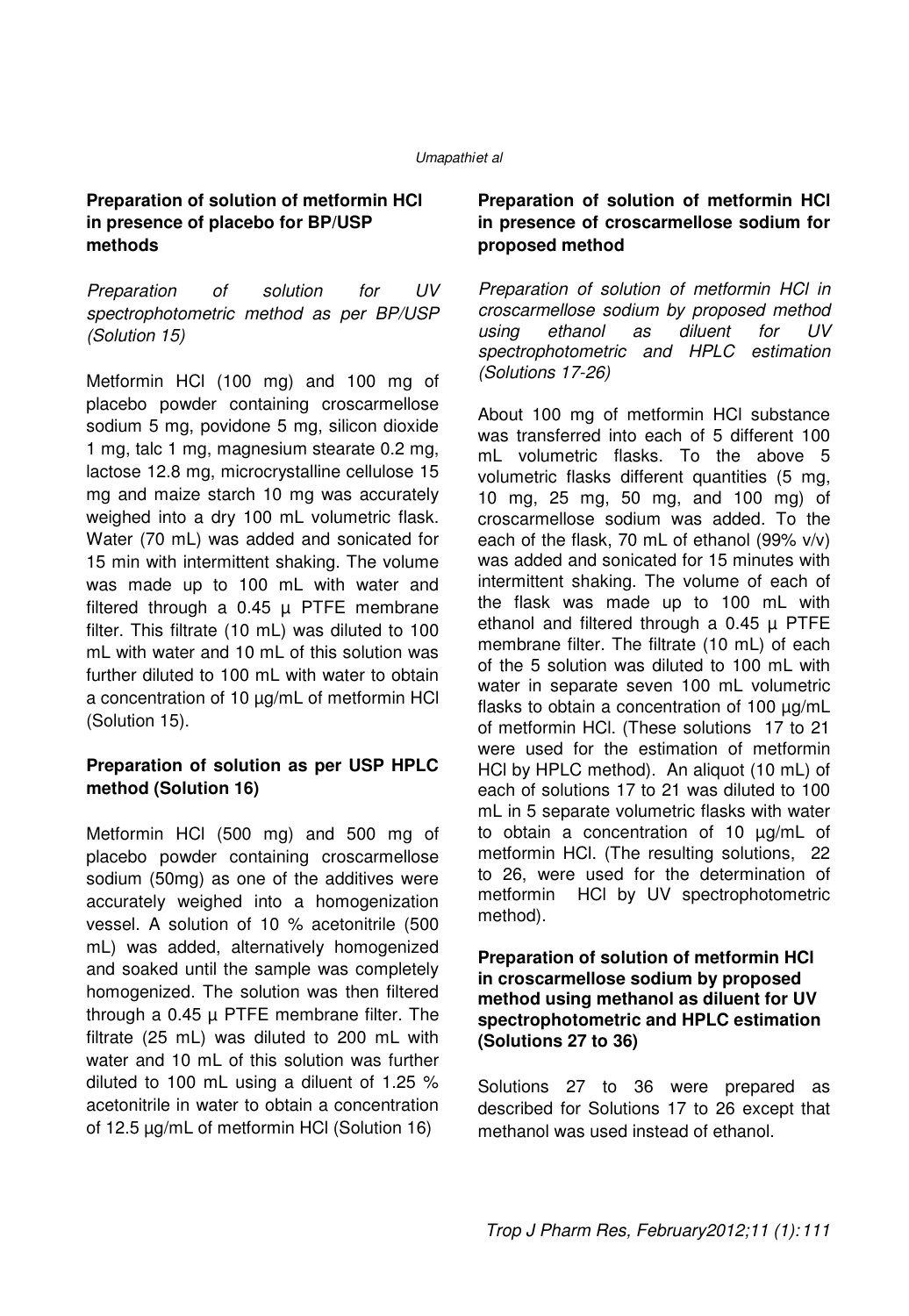#### **Preparation of solution of metformin HCl in presence of croscarmellose sodium for BP/USP methods**

Preparation of solution of metformin HCl in croscarmellose sodium by UV spectrophotometric method as per BP / USP (Solutions 37- 41)

About 100 mg of metformin HCl substance was transferred into each of 5 different 100 mL volumetric flasks. To the above 5 volumetric flasks different quantities (5 mg, 10 mg, 25 mg, 50 mg, and 100 mg) of croscarmellose sodium was added. To the each of the flask 70 mL of water was added and sonicated for 15 minutes with intermittent shaking. The volume of each of the flask was made up to 100 mL with water, mixed well, and filtered through a  $0.45$   $\mu$  PTFE membrane filter. The filtrate (10 mL) of each of the 5 solutions was diluted to 100 mL with water and 10 mL of each of the solution was further diluted to 100 mL using water to obtain a concentration of 10 µg/mL of metformin HCl for each solution.

Preparation of solution of metformin HCl in croscarmellose sodium by HPLC method as per USP (Solutions 42- 46)

About 500 mg of metformin HCl substance was transferred into each of 5 homogenization vessels. To the above 5 vessels different quantities (25 mg, 50 mg, 125 mg, 250 mg, and 500 mg) of croscarmellose sodium was added. To the each of the vessels, 500 mL of 10 % acetonitrile was added, alternatively homogenized and soaked until the sample was completely homogenized. Each of the solution was then filtered through  $0.45 \mu$ PTFE membrane filter. The filtrate (25 mL) of each of the 5 solutions was diluted to 200 mL with water and 10 mL of each solution was further diluted to 100 mL using diluent of 1.25% v/v acetonitrile in water to obtain a concentration of 12.5 µg/mL of metformin HCl in each solution.

#### **UV spectrophotometric estimation**

The absorbance of solutions prepared for UV spectrophotometric determination was recorded at 232 nm using water as blank. The content of metformin HCl was calculated by external standard method. In this method, the reference analyte, at the same concentration as that of the test analyte was chromatographed. The response of the reference analyte, such as AUC value, was used for the quantitative determination of the test analyte.

#### **Chromatographic parameters**

For HPLC analysis, a flow rate of 1.0 mL/minute and detection wavelength of 218 nm was used. The sample injection volume was 20  $\mu$ L and the column was maintained at a temperature of 30 °C. The run time for each injection was 10 min.

#### **Method validation**

The UV spectrophotometric and HPLC methods were validated for specificity, linearity and range, precision, accuracy, robustness and solution stability according to USP and ICH guidelines.

#### **Specificity**

The specificity of the method was evaluated by spiking metformin hydrochloride into the placebo containing croscarmellose sodium as an additive and checking the interference of the placebo in the assay of metformin HCl. The stability indicating nature of the HPLC method was evaluated by stress studies on drug substance, placebo and formulation using the stress agents of acid, alkali and oxidation with hydrogen peroxide. The thermal degradation was carried out by heating the drug substance, placebo and formulation and photo degradation was performed by exposing the drug substance, placebo and formulation to UV light. The spectral purity of the metformin peak was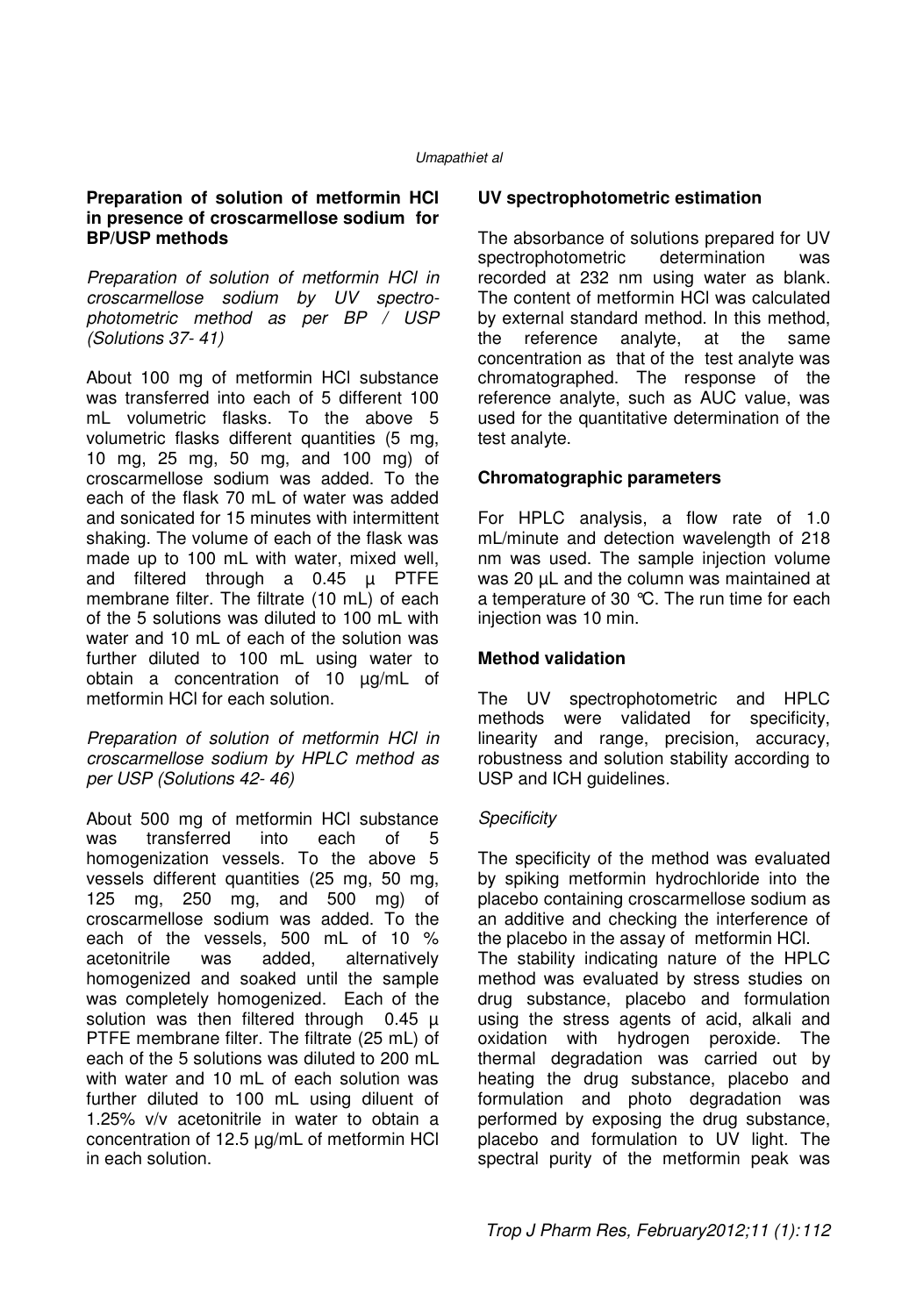been evaluated using Empower software, version 2.

#### Linearity and range

The linearity and range of the method was established by recording the response of standard preparation at 5 different concentrations prepared in the range of 50 to 150 % of median concentration. The linear regression analysis of the data was done by the the method of least squares. The correlation coefficient values have been reported.

#### Precision

The precision of the method was determined by measuring the repeatability (intra-day precision) and the intermediate precision (inter-day precision). Precision was calculated from six determinations of the test metformin HCl tablets on same day (intra-day precision) and on two different days (interday precision). The % RSD of the content of metformin HCl was calculated.

#### **Accuracy**

The accuracy of the method was determined by checking the recovery of metformin HCl from placebo spiked with metformin HCl. Metformin HCl was spiked at five different concentration levels (i.e., 50 to 150 % of median concentration) into placebo containing croscarmellose sodium as an additive. The % recovery range and % RSD at each level was calculated.

#### **Robustness**

Robustness was established by varying the chromatographic conditions with respect to flow rate, pH of buffer, % of organic modifier and wavelength. Standard and sample solutions were injected and % metformin content was calculated under these modified conditions.

#### Solution stability

The solution stability of the standard and sample solutions was studied for 24 hours at ambient temperature in the lab. The percentage difference of peak area / absorbance of standard solution and sample solution were recorded.

#### **Statistical analysis**

The % RSD value and linear regression analysis by the method of least squares0 were calculated using Microsoft Excel 2003 application.

### **RESULTS**

The results of % recovery of metformin HCl from a matrix of croscarmellose sodium spiked with metformin HCl in the ratio of 1:1 are presented in Table 1 while % recovery from metformin HCl and croscarmellose sodium mixtures by USP/BP methods and the proposed method are given in Table 2. Table 3 presents the results of % recovery from the test tablets.

The proposed UV and HPLC methods were validated and the results of method validation are presented in Table 4. The validation data, including specificity, linearity, range, accuracy, precision, robustness and solution stability were all within the acceptance criteria for both UV and HPLC method.

## **DISCUSSION**

The recovery of metformin HCl from a mixture of metformin HCl and croscarmellose sodium varied significantly with the solvents used and is > 99 % for both methanol and ethanol. Recovery is almost the same for both UV spectrophotometry and HPLC methods using various solvents. Since the croscarmellose sodium used as an additive in tablet formulations is very poorly soluble in methanol and ethanol, metformin HCl was not retained in solution due to charge interaction; hence, recovery was high when methanol and ethanol were used for sample preparation. Croscarmellose sodium was

Trop J Pharm Res, February2012;11 (1): 113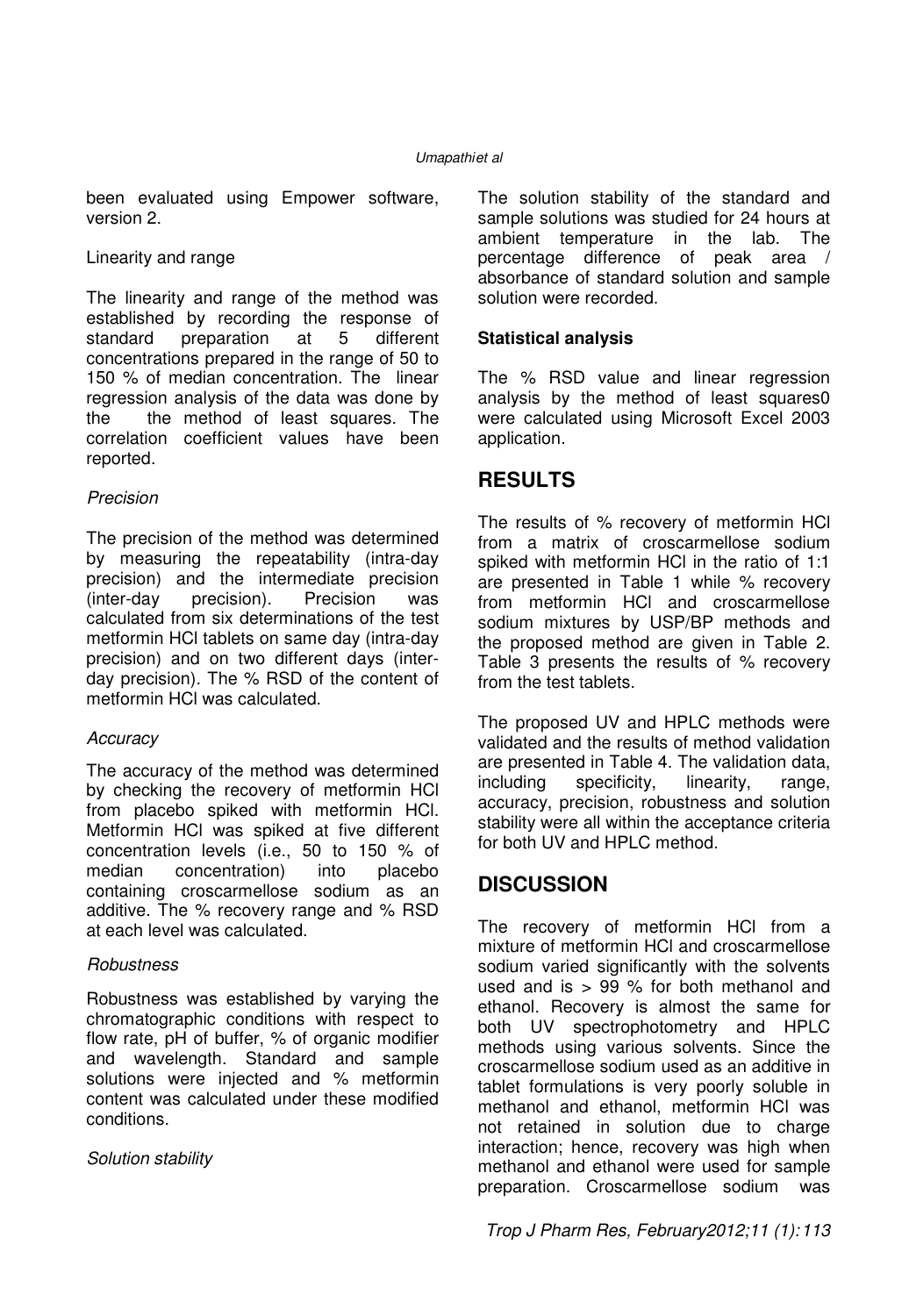| <b>Diluent</b>            | % Recovery of metformin HCI <sup>a</sup><br>(mean $\pm$ SD) |                    |  |  |  |
|---------------------------|-------------------------------------------------------------|--------------------|--|--|--|
|                           | <b>UV</b> method                                            | <b>HPLC</b> method |  |  |  |
| 0.1N Hydrochloric acid    | $78.8 \pm 0.5$                                              | $80.1 \pm 0.5$     |  |  |  |
| pH 4.5 Acetate Buffer     | $92.3 \pm 0.7$                                              | $93.5 \pm 0.3$     |  |  |  |
| pH 6.8 Phosphate Buffer   | $95.1 \pm 0.3$                                              | $96.3 \pm 0.7$     |  |  |  |
| Water                     | $70.9 \pm 0.6$                                              | $71.3 \pm 0.5$     |  |  |  |
| Methanol                  | $99.8 \pm 0.3$                                              | $99.4 \pm 0.4$     |  |  |  |
| Ethanol                   | $100.1 \pm 0.5$                                             | $99.6 \pm 0.4$     |  |  |  |
| Acetonitrile              | $_b$                                                        | $_b$               |  |  |  |
| Water: Acetonitrile (1:1) | $77.4 \pm 0.2$                                              | $78.1 \pm 0.3$     |  |  |  |
| Water: Methanol (1:1)     | $74.1 \pm 0.6$                                              | $76.1 \pm 0.5$     |  |  |  |
| Water: Ethanol (1:1)      | $79.8 \pm 0.5$                                              | $79.1 \pm 0.6$     |  |  |  |

**Table 1:** Recovery of metformin HCl from spiked croscarmellose sodium with various solvents (n = 6)

 $a$  Recovery from Croscarmellose sodium spiked with Metformin HCl (1:1).  $b$ Note: No recovery because metformin hydrochloride is poorly soluble in acetonitrile

**Table 2:** Recovery of metformin HCl from metformin HCl spiked with different ratios of croscarmellose sodium  $(n = 6)$ 

|                                                 | % Recovery of metformin HCI by UV and HPLC methods (mean ± SD) <sup>a</sup> |                                            |                        |                      |                 |                 |  |  |
|-------------------------------------------------|-----------------------------------------------------------------------------|--------------------------------------------|------------------------|----------------------|-----------------|-----------------|--|--|
| Ratio of                                        |                                                                             | <b>BP/USP Method</b>                       | <b>Proposed method</b> |                      |                 |                 |  |  |
| metformin<br>hydrochloride to<br>croscarmellose | Water (as<br>diluent)                                                       | 10.0%<br><b>Acetonitrile</b><br>as diluent | Methanol (as diluent)  | Ethanol (as diluent) |                 |                 |  |  |
| sodium in<br>spiked sample                      | <b>IIV</b>                                                                  | <b>HPLC</b>                                | τıν                    | <b>HPLC</b>          | <b>UV</b>       | <b>HPLC</b>     |  |  |
|                                                 | method                                                                      | method                                     | method                 | method               | method          | method          |  |  |
| 1:0.05                                          | $96.7 \pm 0.3$                                                              | $96.1 \pm 0.5$                             | $99.8 \pm 0.3$         | $99.9 \pm 0.7$       | $99.9 \pm 0.6$  | $100.1 \pm 0.7$ |  |  |
| 1:0.10                                          | $95.4 \pm 0.5$                                                              | $95.2 + 0.4$                               | $99.4 \pm 0.5$         | $100.3 \pm 0.4$      | $99.7 \pm 0.5$  | $100.3 \pm 0.5$ |  |  |
| 1:0.25                                          | $91.5 \pm 0.5$                                                              | $93.3 \pm 0.7$                             | $100.1 \pm 0.6$        | $100.2 \pm 0.7$      | $100.6 \pm 0.4$ | $99.5 \pm 0.5$  |  |  |
| 1:0.50                                          | $84.6 \pm 0.7$                                                              | $84.9 \pm 0.8$                             | $100.3 \pm 0.9$        | $99.8 \pm 0.6$       | $99.8 \pm 0.4$  | $99.8 \pm 0.5$  |  |  |
| 1:1.00                                          | $72.2 \pm 0.7$                                                              | $75.5 \pm 0.7$                             | $99.7 \pm 0.8$         | $100.5 \pm 0.5$      | $100.1 \pm 0.6$ | $100.5 \pm 0.2$ |  |  |

**Table 3:** Recovery of metformin HCl from test tablet

| <b>Diluent</b>                     | UV method (mean $\pm$ SD) | HPLC method (mean ± SD) |  |  |
|------------------------------------|---------------------------|-------------------------|--|--|
| Test tablets <sup>a</sup>          |                           |                         |  |  |
| BP/USP diluent <sup>c</sup>        | $95.1 \pm 0.5$            | $96.6 \pm 0.5$          |  |  |
| Proposed diluent (methanol)        | $100.3 \pm 0.5$           | $99.2 \pm 0.5$          |  |  |
| Proposed diluent (ethanol)         | $99.5 \pm 0.4$            | $100.4 \pm 0.3$         |  |  |
| Spiked placebo sample <sup>b</sup> |                           |                         |  |  |
| BP/USP diluent <sup>c</sup>        | $95.1 \pm 0.4$            | $96.9 \pm 0.2$          |  |  |
| Proposed diluent (methanol)        | $100.6 \pm 0.4$           | $99.3 \pm 0.4$          |  |  |
| Proposed diluent (ethanol)         | $100.8 \pm 0.4$           | $99.6 \pm 0.2$          |  |  |

<sup>a</sup> Each (1000 mg) tablet contains 50 mg of Croscarmellose Sodium, 500 mg of Metformin HCl and 450 mg of other excipients;  $^b$  Placebo powder (100mg) contains 10 mg of Croscarmellose Sodium and 90 mg of other excipients;  $c$  Water as diluent for UV method and 10.0 % acetonitrile in water as diluent for HPLC method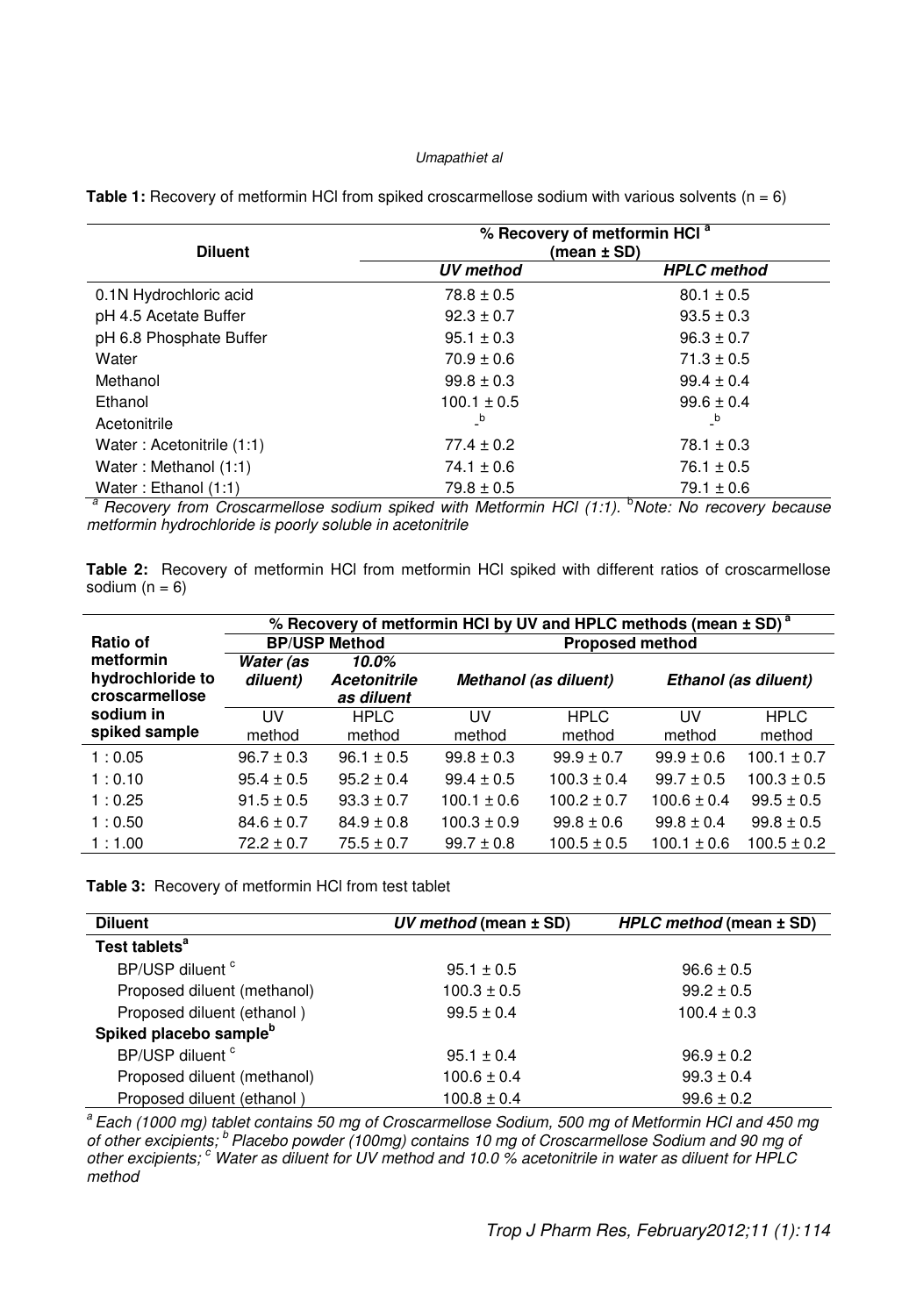|                                                                      |                          | <b>UV</b> method                            |                                                                                                                                        |                | <b>HPLC</b> method                                     |                                                      |                                                            |                                                                   |            |                                                                         |
|----------------------------------------------------------------------|--------------------------|---------------------------------------------|----------------------------------------------------------------------------------------------------------------------------------------|----------------|--------------------------------------------------------|------------------------------------------------------|------------------------------------------------------------|-------------------------------------------------------------------|------------|-------------------------------------------------------------------------|
|                                                                      | <b>Parameter</b>         |                                             |                                                                                                                                        |                |                                                        |                                                      |                                                            |                                                                   | Acceptance |                                                                         |
|                                                                      |                          |                                             | <b>Methanol</b><br><b>Ethanol</b><br><b>Methanol</b><br><b>Ethanol</b><br>(as diluent)<br>(as diluent)<br>(as diluent)<br>(as diluent) |                |                                                        | criteria                                             |                                                            |                                                                   |            |                                                                         |
| (i)                                                                  | Specificity              | <b>No</b><br>interference<br>was found      |                                                                                                                                        |                | No interference<br>was found                           |                                                      | No<br>interference<br>was found /<br>Peak purity<br>passes | <b>No</b><br>interference<br>was found /<br>Peak purity<br>passes |            | The<br>interference<br>should be<br>NIL/ Peak<br>purity should<br>pass. |
| (ii)                                                                 | Linearity                | $R = 0.9999$                                |                                                                                                                                        | $R = 0.9998$   |                                                        | $R = 0.9998$                                         |                                                            | $R = 0.9999$                                                      |            | >0.9990                                                                 |
| (iii)                                                                | Range                    | 5 to 15<br>5 to 15 $\mu$ g/mL<br>$\mu$ g/mL |                                                                                                                                        |                | 50 to 150<br>$\mu$ g/mL                                |                                                      | 50 to 150<br>$\mu$ g/mL                                    |                                                                   |            |                                                                         |
|                                                                      | (iv) Accuracy $\%$       |                                             | 99.3 to                                                                                                                                | 99.6 to 100.3  |                                                        | 99.2 to 100.6                                        | 99.8 to                                                    |                                                                   |            | $98.0 - 102.0$                                                          |
| Recovery)                                                            |                          | 100.6%                                      |                                                                                                                                        | $\%$           |                                                        | $\%$                                                 |                                                            | 100.9%                                                            |            | $\%$                                                                    |
| (v) Precision (%RSD)<br>-Repeatability<br>-Intermediate<br>precision |                          | 0.6%<br>0.5%                                |                                                                                                                                        | 0.4%<br>0.6%   |                                                        | 0.5%<br>0.4%                                         |                                                            | 0.6%<br>0.3%                                                      |            | ≤ 2.0%                                                                  |
|                                                                      |                          |                                             |                                                                                                                                        |                |                                                        |                                                      | Change in flow rate,                                       |                                                                   |            |                                                                         |
| (vi) Robustness (%<br>Assay)                                         |                          | Change in detection<br>wavelength           |                                                                                                                                        |                | detection wavelength, pH of<br>buffer and mobile phase |                                                      |                                                            |                                                                   |            |                                                                         |
|                                                                      |                          |                                             |                                                                                                                                        |                |                                                        | composition                                          |                                                            |                                                                   |            |                                                                         |
|                                                                      |                          | 99.5 to<br>100.2%                           |                                                                                                                                        | 99.3 to 100.4% |                                                        | 99.1 to 99.8%                                        |                                                            | 99.3 to<br>100.7%                                                 |            | $98.0 - 102.0$<br>$\%$                                                  |
|                                                                      | (vii) Solution stability |                                             |                                                                                                                                        |                |                                                        | % Difference in absorbance /AUC values in comparison |                                                            |                                                                   |            |                                                                         |
|                                                                      |                          | to the initial value                        |                                                                                                                                        |                |                                                        |                                                      |                                                            |                                                                   |            |                                                                         |
|                                                                      | Time                     | Stand<br>ard                                | Samp<br>le                                                                                                                             | Standa<br>rd   |                                                        | Sample Standa<br>rd                                  | Samp<br>le                                                 | Standa<br>rd                                                      | Samp<br>le |                                                                         |
|                                                                      | After 6 h                | 0.5                                         | 0.6                                                                                                                                    | 0.4            | 0.3                                                    | 0.2                                                  | 0.4                                                        | 0.3                                                               | 0.3        | ≤ 2.0 %                                                                 |
|                                                                      | After 12 h               | 0.2                                         | 0.3                                                                                                                                    | 0.2            | 0.4                                                    | 0.6                                                  | 0.2                                                        | 0.5                                                               | 0.4        |                                                                         |
|                                                                      | After 18 h               | 0.6                                         | 0.4                                                                                                                                    | 0.6            | 0.7                                                    | 0.3                                                  | 0.7                                                        | 0.2                                                               | 0.2        |                                                                         |
|                                                                      | After 24 h               | 0.3                                         | 0.7                                                                                                                                    | 0.5            | 0.8                                                    | 0.4                                                  | 0.3                                                        | 0.6                                                               | 0.2        |                                                                         |

#### **Table 4:** Method validation data for proposed UV and HPLC methods

almost totally removed by filtration in the first step of sample preparation in the proposed method, thereby preventing charge interaction.

Recovery of metformin decreased with increase in the level of croscarmellose sodium in the spiked mixture when water and 10 % acetonitrile (as per BP and USP) were used. The % recovery fell to about 75 % with these solvents when the ratio of metformin HCl to croscarmellose was 1:1 whereas for the proposed methods the solvents used (methanol and ethanol) were able to recover about 100 % from the 1:1 mixture. Thus, recovery of metformin HCl by the solvents used in the proposed method is independent of the level of croscarmellose sodium in the sample matrix up to a ratio of 1:1.

It is also evident from the data obtained that the solvents used in the proposed method were able to recover about 99 to 100 % of metformin HCl from tablet samples and spiked placebo samples. Thus, the proposed method which utilized methanol and ethanol (99 %) as solvents stands validated in terms of accuracy, linearity, specificity, range, robustness and stability of solution.

### **CONCLUSION**

The developed method which incorporates a change in the solvent used in the BP/USP